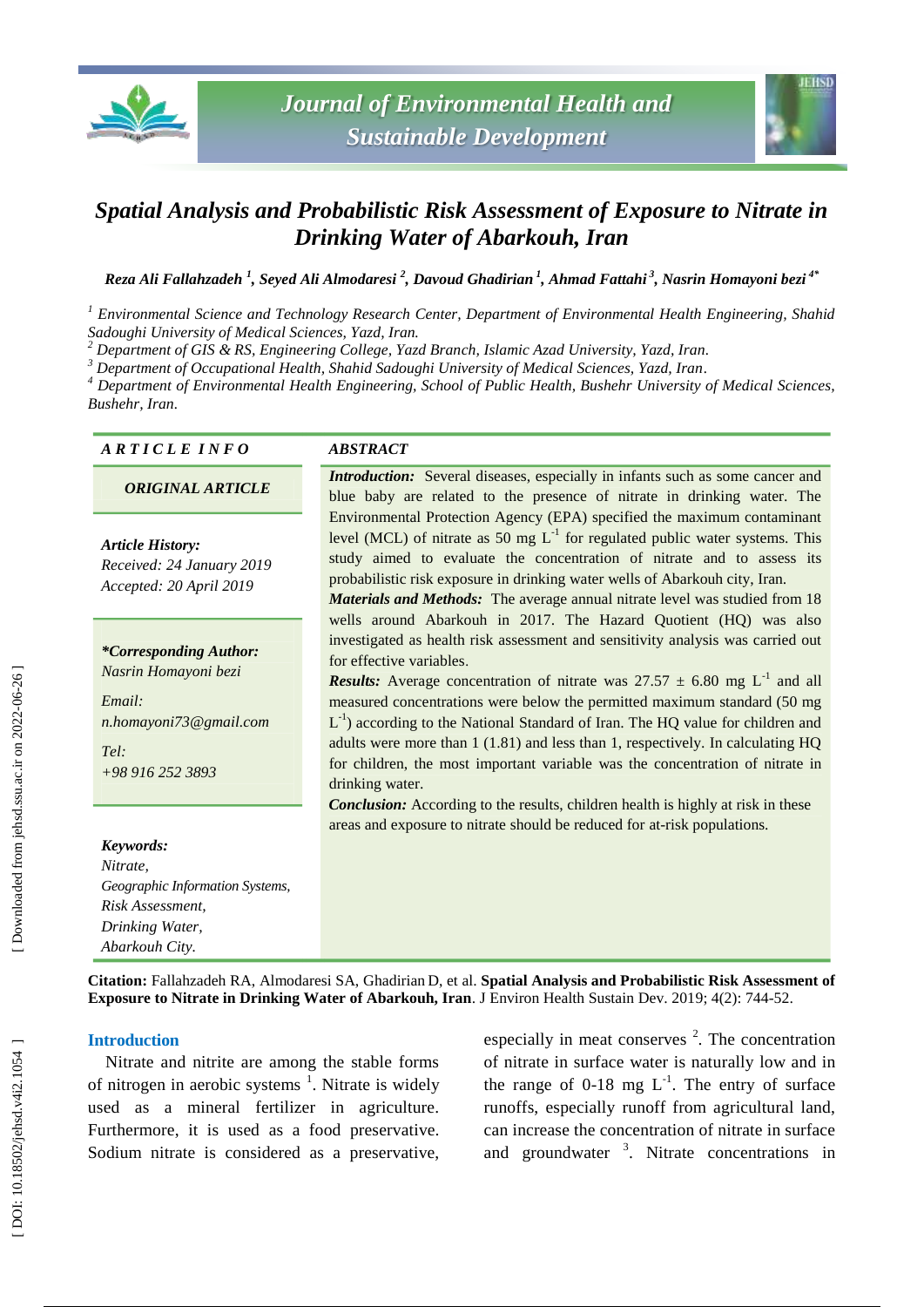surface waters are usually variable with season changes. In many European countries, nitrate concentrations have risen in recent decades; in some cases nitrate concentrations doubled in the last 20 years. For example, in some rivers in England, nitrate concentration had an average annual increase of 0.7 mg  $L^{-1.4}$ .

Efforts to treat wastewater containing nitrate compounds were targeted at reducing its concentration in environment 5 . The concentration of nitrate is usually low in groundwater under aerobic conditions and depends on the type of soil and its geological characteristics. In the United States, nitrate concentration in groundwater typically does not exceed 4-9 mg  $L^{-1}$  for nitrate and 0.3 mg  $L^{-1}$  for nitrite <sup>6</sup>. However, with increasing uncontrolled agricultural activities, nitrate concentration can increase dramatically<sup>7</sup>. For example, a concentration of more than  $1500$  mg  $L^{-1}$  was observed for nitrate in groundwater areas of India that was good for agricultural activities <sup>8</sup>.

Considering nitrates exposure, carcinogenesis was not reported in laboratory animals, but increased tumor growth was reported in animals exposed to high levels of nitrite<sup>9</sup>. Nitrate toxicity in humans depends on the reduction of nitrate to nitrite. The most important biological effect of nitrite in humans is conversion of hemoglobin to methemoglobin, which cannot carry oxygen to body tissues. Common clinical signs appear when more than 10 percent of hemoglobin is converted to methemoglobin, which is called methemoglobin anemia. High concentrations of methemoglobin may result in choking and death.

Typically, methemoglobin concentration in body is less than 2 percent, but it is less than 3 percent among children of younger than three months old  $2$ . Many reasons, such as the entrance of agricultural water and sewage industries can increase the concentration of nitrate in groundwater  $5, 10$ . In some previous studies over nitrate concentration in ground water in Iran, the nitrate concentration was higher than the standard level in some areas. For example, in the study conducted by Mousavifazl and Fathi Hafshejani,

the nitrate concentration was investigated in ground water in Mashhad and Shahrekord, respectively. The results showed that nitrate concentration was higher than the standard level  $(50 \text{ mg L}^{-1})$  in some areas  $^{11, 12}$ .

Today, electronic systems and software are used to monitor groundwater and assess the risks of existing pollutants  $13$ . One of the best ways to prevent groundwater contamination is to investigate the spatial distribution of groundwater quality and use its results in managing water resources and land use <sup>14</sup>. Geographic Information System (GIS) is a new technology used to analyze and interpret the distribution of pollutants in environmental studies  $^{15, 16}$ . Inverse distance weight (IDW) is one of ArcGIS's application techniques for spatial and pollutants' distribution, which simulates pollutant concentrations in other parts of the study area based on the distance between points and concentration of pollutants at each point <sup>17</sup>. So far, various GIS software has been used to analyze, interpolate, and zone various pollutants  $18-22$ . Health risk assessment is a method that measures risk assessment based on the input data such as concentration of chemical and other parameters. This method can examine the real risk in areas where low risk is considered. Most recently, health risk assessment was used as a reasonable method to calculate risk potential of chemical pollutants  $23, 24$ . The aim of this study was to investigate the concentration of nitrate in drinking waters wells of Abarkouh. In this study, the health risk was studied for different groups.

# **Materials and Methods**

# *Study area, sampling and analysis*

In this study, the drinking water of Abarkouh city located in Yazd province in center of Iran was investigated. This city is located in the GPS coordinates of 31.1304 N, 53.2504 E has a population of 51552. In this area, drinking water is provided by underground water. Nitrate concentration data were obtained from water lab of Yazd health office. This data were seasonally (Four seasons) sampled during 201 7 and assessment was based on the average concentration of nitrate in the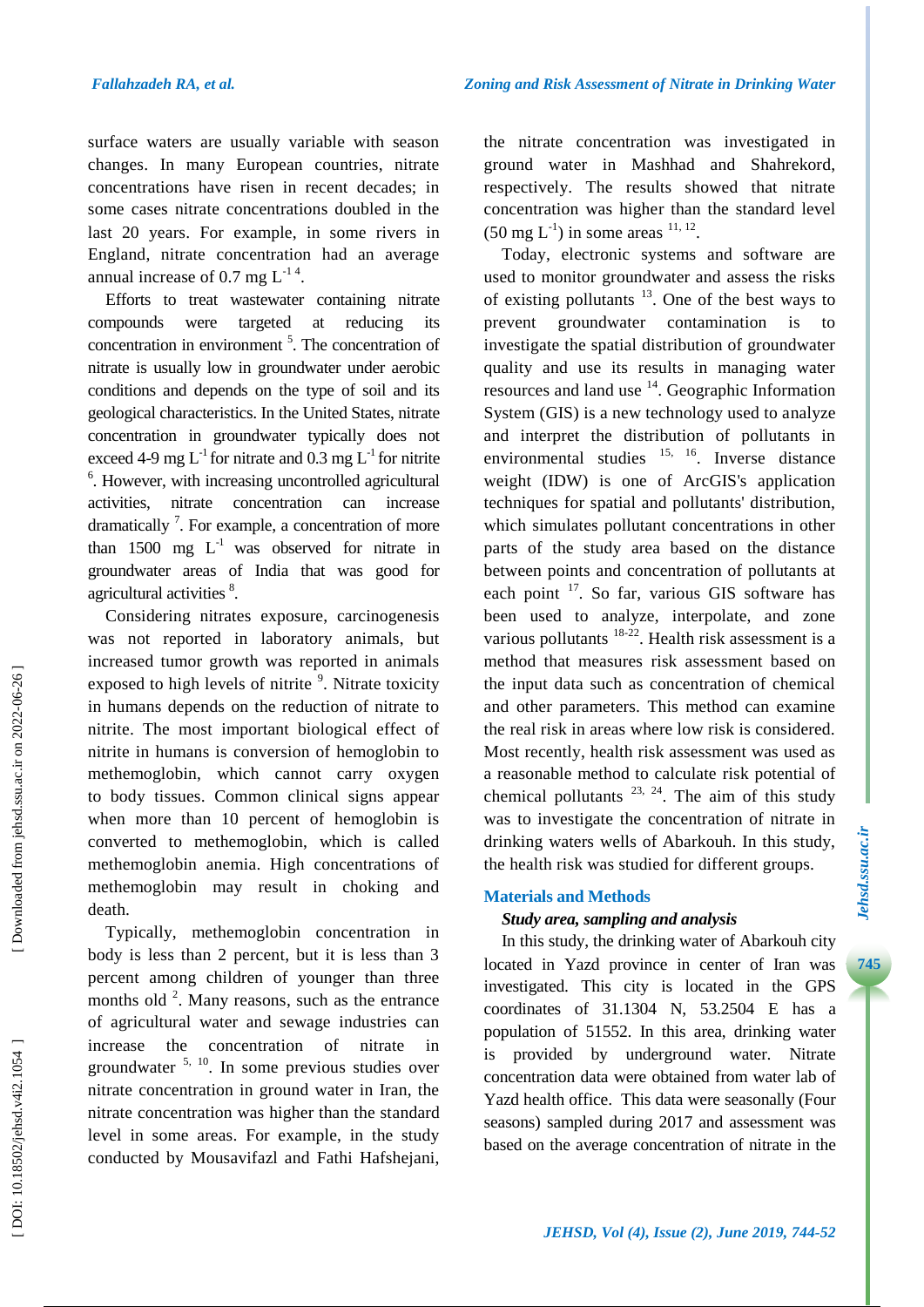studied area in 2017. The concentration of nitrate was determined by spectrophotometer method with DR -5000.

The demographic and geographic data of the studied area are presented in Table 1 and Figure 1 shows the location of wells in the city.

| City     | <b>Population</b> | <b>City location</b>                  | Study area (wells)<br>location                                              | Number of<br>wells | <b>Average flow</b><br>$(lit sec-1)$ |
|----------|-------------------|---------------------------------------|-----------------------------------------------------------------------------|--------------------|--------------------------------------|
| Abarkouh | 51552             | $31^{\circ}$ 7'N - 53 $^{\circ}$ 17'E | $30^{\circ}52'$ N - 31 $^{\circ}12'$ N<br>$52^{\circ}50'E - 53^{\circ}10'E$ | 18                 | $22.22 + 2.63$                       |

**Table 1 :** Demographic and geographical information of the studied area





**Figure 1 :** Geographic location of the studied area

#### *Spatial distributions*

In order to zone the nitrate concentration in drinking water, ESRI's ArcGIS 10.1 software was used. The IDW interpolation technique was used for zoning and providing an independent raster layer related to the concentration of contaminants in different points of the study area  $25$ . In many studies, IDW techniques were applied to zone pollutants, such as investigation of the heavy metals' presence in West Bokaro groundwater and its spatial variation <sup>26</sup> as well as the survey of Eğirdir Lake Basin groundwater quality assessment and risk assessment used by GIS $^{27}$ . As mentioned, IDW is a non -statistical method using spatial prediction techniques for environmental studies to predict the concentration of pollutants at geographical points with unspecified concentrations  $28, 29$ .

In the IDW hypothesis, the predictive values have a linear relation with the available data. The IDW model is calculated by the following equation  $30, 31$ .

Equation (1): Wi = 
$$
\frac{\text{Di}-\alpha}{\sum_{i=1}^{n} \text{Di}-\alpha'}
$$

Where, W is the station weight i, Di is the distance between point i and place of unspecified values, α is the weight of power, and n is the total number of points used in zoning.

#### *Health Risk Assessment*

In this section, the risk of non -carcinogenicity associated with nitrate was studied to evaluate its health effects. Hazard Quotient or Non -carcinogenic hazards related to the nitrate was calculated by the following equation.

Equation (2): 
$$
HQ = \frac{EDI}{RfD}
$$

Where, RfD is the reference dose for nitrate that has been received by a specific exposure pathway in

*Jehsd.ssu.ac.ir*

Jehsd.ssu.ac.ir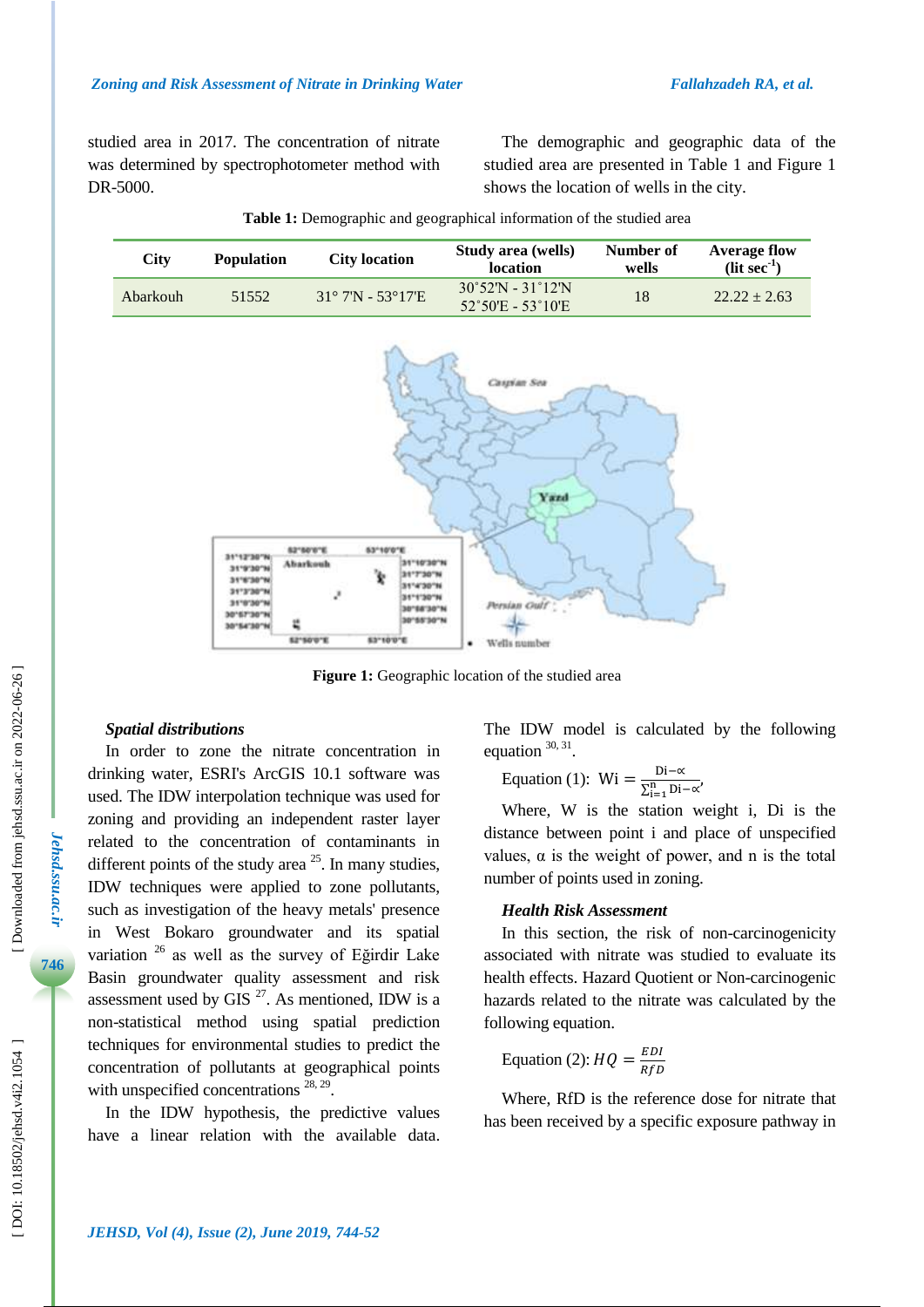mg Kg<sup>-1</sup>day<sup>-1</sup> based on the USEPA's Integrated Risk Information System (IRIS) database.

The Estimated Daily Intake (EDI ) shows the daily intake of nitrate consumed by drinking water and is estimated using Equation 3 introduced by USEPA  $(1989)^{32}$ .

Equation (3): 
$$
EDI = \frac{C_W \times IR_W \times EF \times ED}{BW \times AT}
$$

In this equation, Cw is the concentration of nitrate in drinking water in mg  $L^{-1}$ , IRw is the drinking water ingestion rate based on  $L \, \text{day}^{-1}$ , EF is the exposure frequency based on Day year<sup>-1</sup>, ED is the exposure duration in terms of years, BW is the body weight in Kg, and AT is the averaging time in days.

In this study, the sensitivity analysis technique was used to determine how different values of input variables can effect risk assessment in the assumed conditions. In this study, risk assessment was conducted using the Monte Carlo Simulation technique which is provided by the Oracle Crystal Ball (ver  $11.1.2.4$ ) software  $33-35.$ 

#### **Ethical issues**

This study was conducted with the approval of

Shahid Sadoughi University of Medical Sciences and Health Services, Medical Ethics Committee. Code: IR.SSU.SPH.REC.1397.104

#### **Results**

The results of nitrate concentration analysis within 18 wells of Abarkouh showed that nitrate concentration in the studied wells was less than the standard set by both the EPA guidelines and Industrial Research of Iran No. 1053, which is 50  ${\rm mg}\, {\rm L}^{\text{-1}\,36}.$ 

Figure 2 shows the concentration s and repetitions of nitrate in the wells. Based on Figure 2, the maximum concentration was 40 mg  $L^{-1}$  and the most frequent concentration was 25 mg  $L^{-1}$ . Wells number 1 to 4 had the highest nitrate concentration. The RMSE was 0.09826 for zoning nitrate concentration. Based on the risk assessment results for children and adults, the children group had a HQ of higher than 1, which represents a high risk population. Sensitivity analysis showed that concentration of drinking water nitrate was the most important factor affecting health risk of both groups.



**Figure 2 :** Histogram of nitrate concentration and frequency in the study area

## **Discussion**

# *Spatial distributions*

The spatial distribution of nitrate concentration was conducted by ArcGIS software using the IDW

technique in the studied area. Based on the spatial variation, wells numbers of 1 -4 had the highest concentrations of nitrate; whereas, wells numbers

**7***Jehsd.ssu.ac.ir*

Jehsd.ssu.ac.ir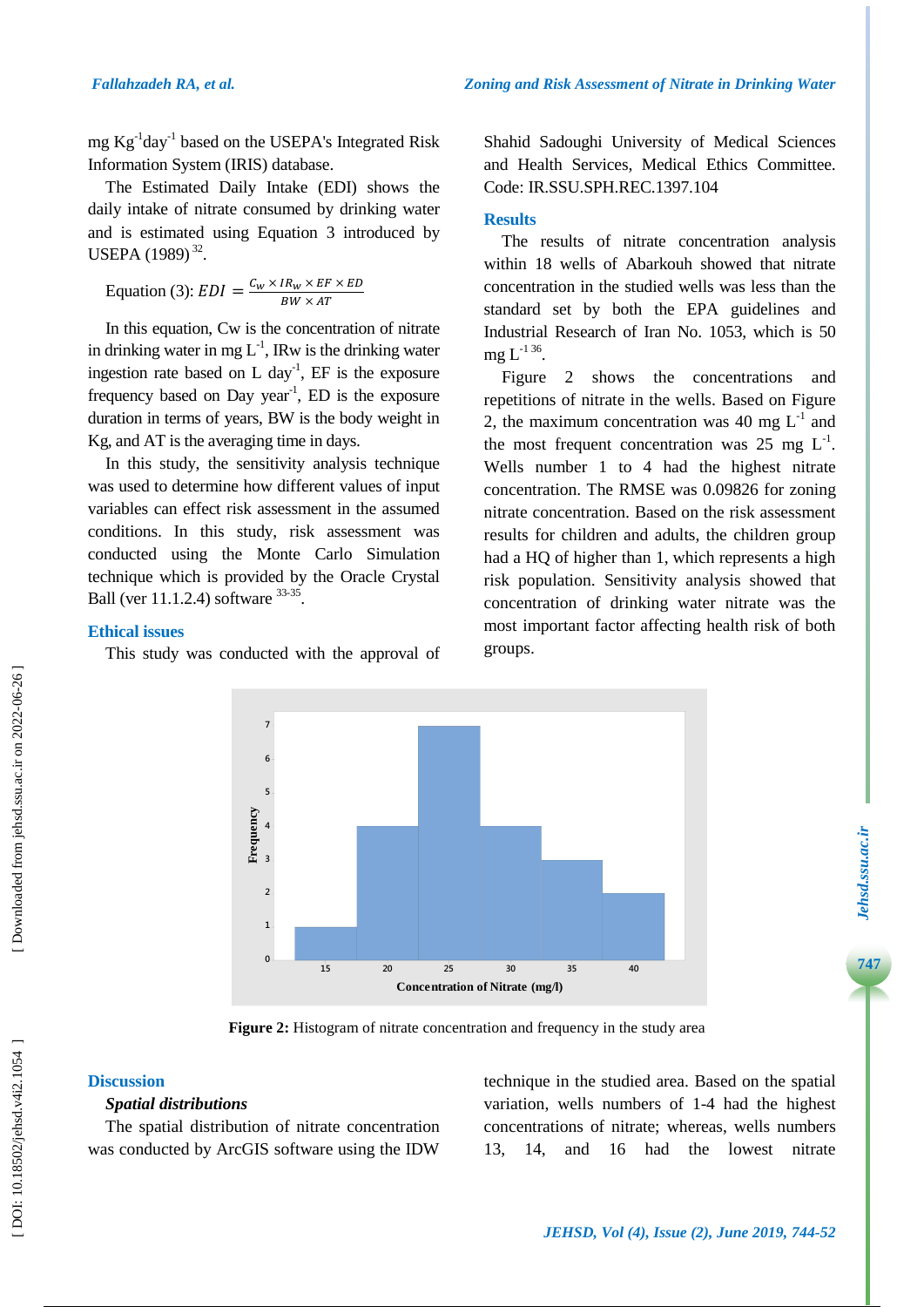concentration s . Figure 3 shows the map prepared based on the concentration of nitrate in the 18 studied wells. High concentrations of nitrate in these wells, which are near each other and in the same region, can indicate a source of regional pollution such as agriculture. Therefore, the area should be investigated in terms of the contamination source. The concentration of nitrate in groundwater under aerobic conditions is usually low and depends on the type of soil and its geological characteristics. In the United States, nitrate concentration in groundwater typically ranges from 4-9 mg  $L^{-1}$  for nitrate and 0.3 mg  $L^{-1}$ for nitrite  $37$ . . However, with increasing uncontrolled agricultural activity, nitrate concentration can increase significantly  $38$ . For

example, a concentration of more than 1500 mg  $L^{-1}$ was observed for nitrate in groundwater of India that was used for agriculture <sup>8</sup>. Mousavifazl et al. conducted a study to evaluate nitrate in 276 wells in Mashhad city, Iran. The nitrate plans showed that nitrate concentrations in a certain part of some areas are higher than the standard limit  $39$ . In another study Fathi Hafshejani et al. evaluated the spatial distributions of nitrate concentration in 100 groundwater wells of Shahrekord (Iran) from <sup>2006</sup> to 2011. The results showed that concentrations of nitrate were high in the south part of the studied area, which can be caused by the presence of municipality treatment plants and intensive cattle farming in this area  $\frac{11}{1}$ .



**Figure 3 :** Zoning the concentration of nitrate in the studied area

#### *Health Risk Assessment*

An HQ non -carcinogenic risk assessment was conducted to assess health risk. According to this assessment, in the case that HQ is higher than 1, the target population is considered to be at high health risk and water consumption can cause illness. The population studied in this research was

divided into two groups of children (0 to 7 years old) as well as teens and adults (over 7 years old). Figure 4 shows the calculated HQ for children and Figure 5 shows the HQ for teens and adults.

The average non -carcinogenic risk for the adult group in the study area was estimated to be less than 1 and therefore, it is negligible. The HQ

*Jehsd.ssu.ac.ir*

**Jehsd.ssu.ac.ir**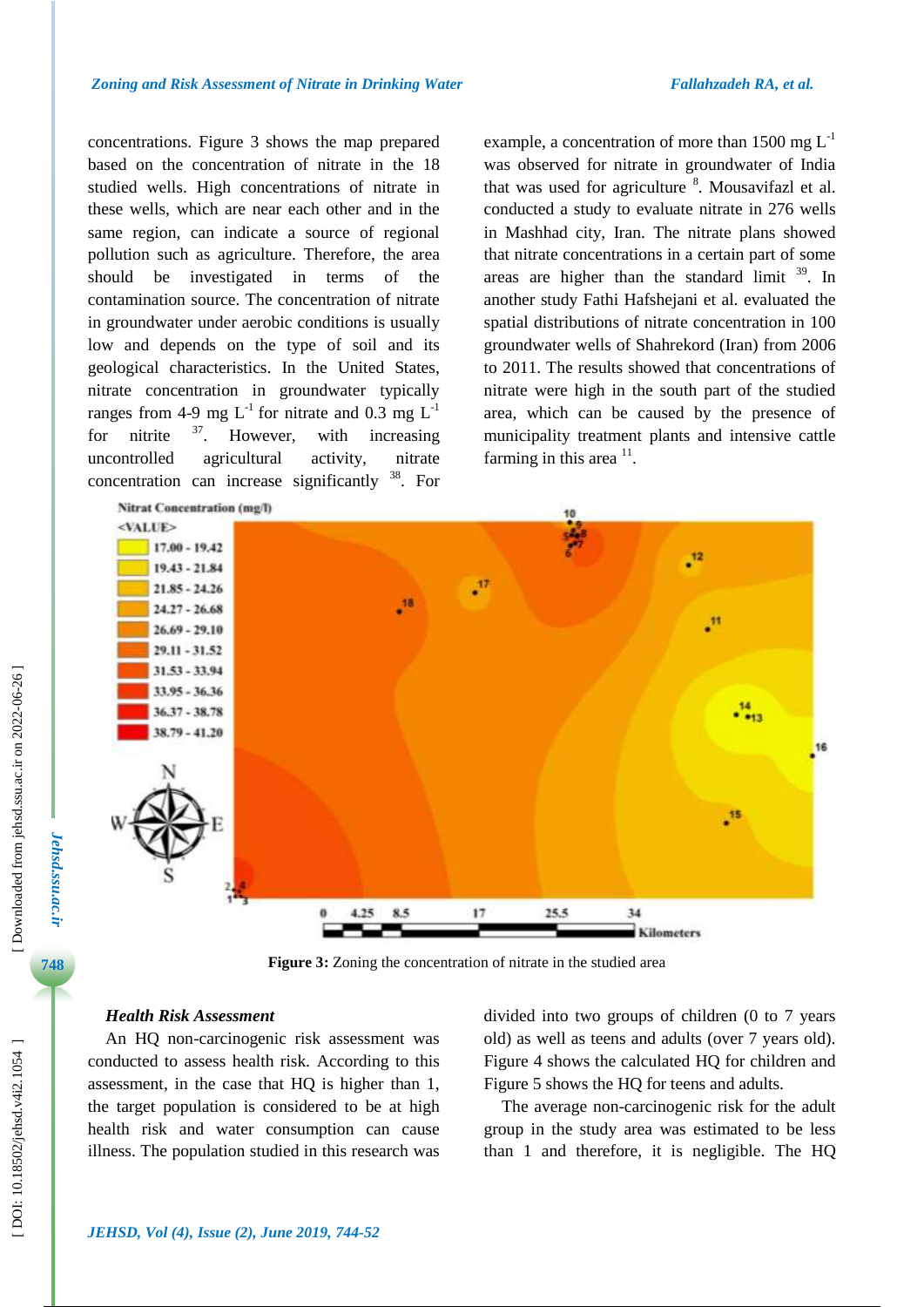values for the 95th percentile in the adult age group was less than 1 and for children group was higher than 1, which indicates a high non carcinogenic risk for the children age group. The

reason of high risk for children is their low body weight <sup>40</sup>. The highest 95th percentile of the calculated HQ in the study areas was 1.81 for children, which shows a higher non -carcinogenic risk. For all studied regions, the non -carcinogenic risk of nitrate for the two exposed groups was Adults >Children. According to the results of health risk assessment, children are the population at risk, which is similar to the results reported by Zhang et al. <sup>41</sup> and Guissouma et al. <sup>42</sup>

#### *Sensitivity analysis*

Sensitivity analysis was conducted to determine the most effective variable in increasing the health risk. Figures 6 and 7 show the sensitivity analysis of variables in calculating HQ for children and adults, respectively. Based on the results, the amount of nitrate concentration in drinking water had the greatest impact on increasing non -carcinogenic risk for the two groups; so, decrease of nitrate concentration in water can reduce the risk of health. It should be noted that due to the high non carcinogenic risk for children group, reducing the concentration of nitrate would have the most effect in reducing the health risk. In addition to drinking water, nitrate can also enter the body through other forms of contact, such as skin absorption  $23$  and the consumption of various foods  $36$ . In this regard, the best way to reduce pollutant concentrations in this area is to investigate the whole region and eliminate the sources of contamination  $43$ . As a result, reduction of nitrate concentration would reduce the health risks in children group<sup>24</sup>.







**Figure 5 :** The range of HQ for the teens and adults population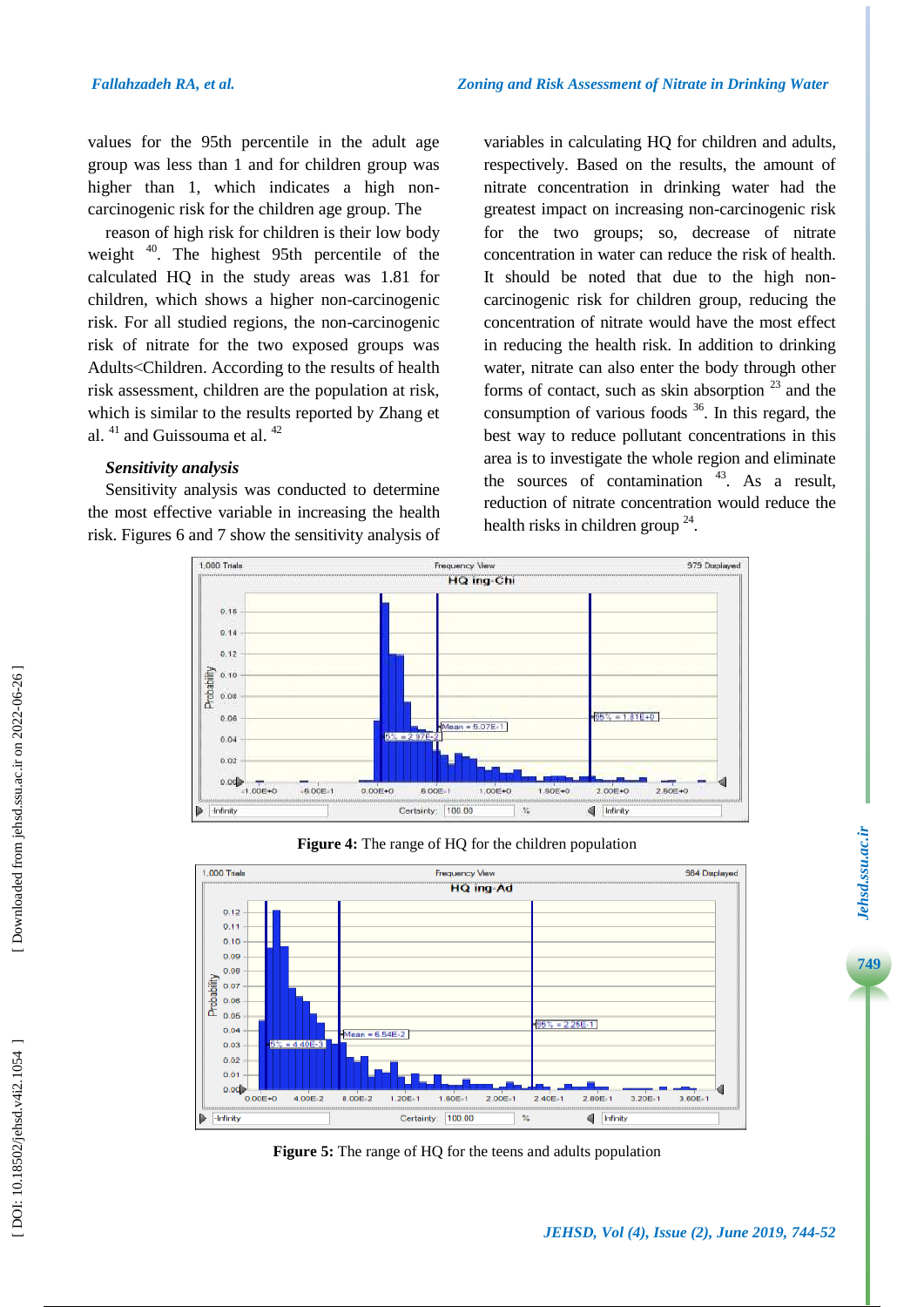

**Figure 6:** The results of sensitivity analysis of the variables involved in calculating HQ for the children population



**Figure 7 :** The results of sensitivity analysis of the variables involved in calculating HQ for teens and adults population

### **Conclusion**

In this study, nitrate concentrations were investigated in 18 drinking water supply wells in Abarkouh city of Yazd. The results showed that nitrate concentration in these wells was less than the guidelines set by the Institute of Standards and Industrial Research of Iran . Subsequently, nitrate concentration was measured in the study area. According to the findings, the highest concentrations of nitrate were in wells 1 - 4. Moreover, HQ or non -carcinogenic risk assessment was performed for the two populations in the study area. The results indicated that the HQ values were more than 1 in the children group; therefore, they are at high risk. Sensitivity analysis test showed that the main variable involved in increasing the health risk was concentration of nitrate in drinking water; so, reducing the concentration of nitrate can reduce the risk level in the population at risk.

#### **Acknowledgements**

The authors would like to thank the Environmental Science and Technology Research Center of Shahid Sadoughi University of Medical Sciences for technical support.

### **Funding**

This study was funded by the Environmental Science and Technology Research Center, Shahid Sadoughi University of Medical Sciences, Yazd.

### **Conflict of interest**

No conflict of interest was stated by the authors.

This is an Open Access article distributed in accordance with the terms of the Creative Commons Attribution (CC BY 4.0) license, which permits others to distribute, remix, adapt and build upon this work for commercial use.

### **References**

- 1.Fan AM, Steinberg VE. Health implications of nitrate and nitrite in drinking water: an update on methemoglobinemia occurrence and reproductive and developmental toxicity. Regul Toxicol Pharmacol. 1996; 23(1): 35 -43.
- 2 .WHO. Guidelines for drinking -water quality . World Health Organization; 2004.
- 3 .Rezaei M, Karimi F, Parviz M, et al. An empirical study on aflatoxin occurrence in nuts consumed in Tehran, Iran 2013. Health. 2014; 6(08): 649.
- 4 .Young C, Morgan -Jones M. A hydrogeochemical survey of the chalk groundwater of the banstead area, survey, with particular reference to nitrate. Journal of the Institution of Water Engineers and Scientists. 1980; 34(3): 75 -83.
- 5 .Azadi NA, Fallahzadeh RA, Sadeghi S. Dairy wastewater treatment plant in removal of organic pollution: a case study in Sanandaj, Iran. J Adv Environ Health Res. 2015; 2(2): 73-7.

DOI: 10.18502/jehsd.v4i2.1054

*Jehsd.ssu.ac.ir*

Jehsd.ssu.ac.ir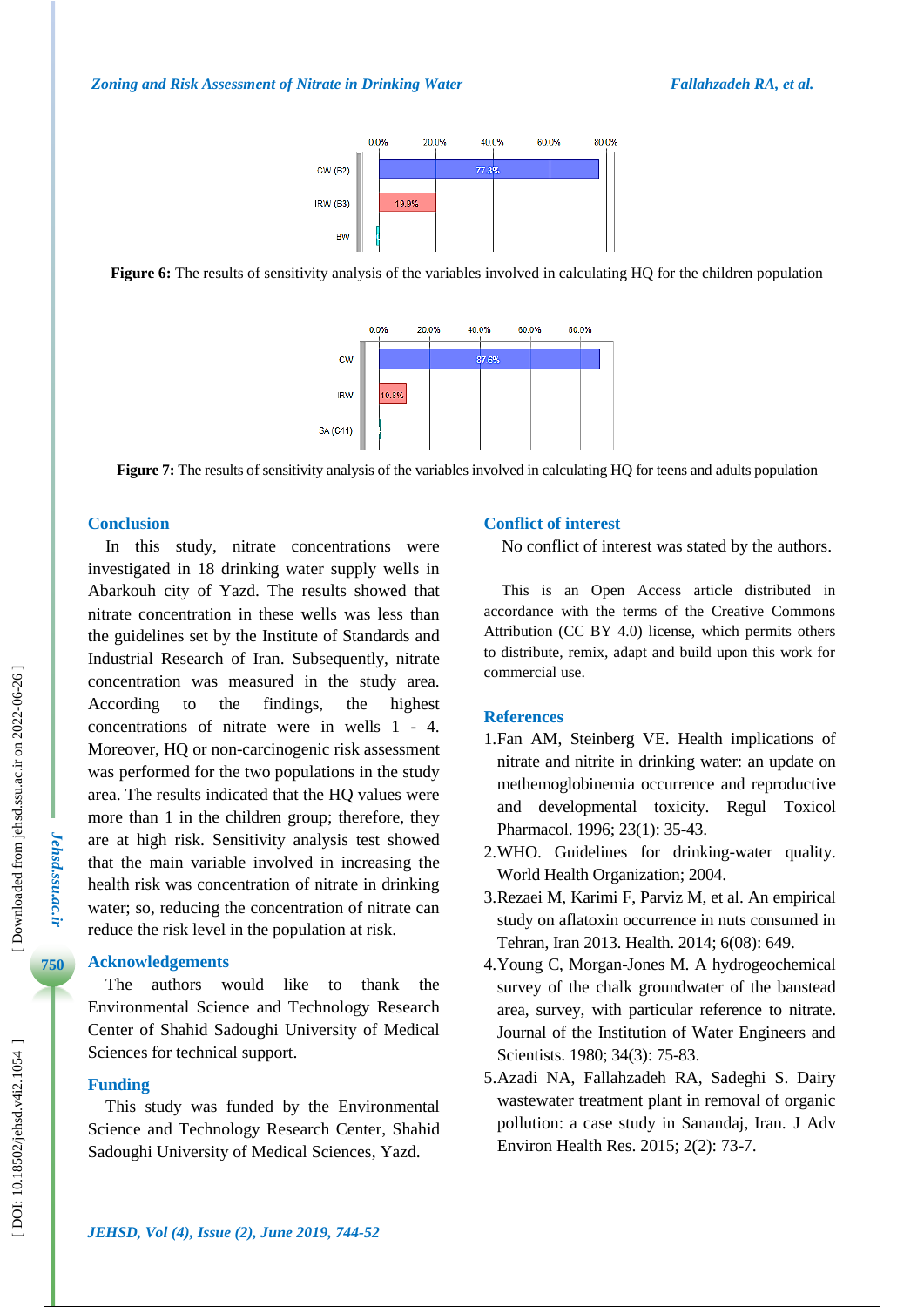- 6 .Manassaram DM, Backer LC, Moll DM. A review of nitrates in drinking water: maternal exposure and adverse reproductive and developmental outcomes. Cien Saude Colet. 2007; 12(1): 153 -63.
- 7 .Ward MH. Workgroup report: Drinking -water nitrate and health -recent findings and research needs. Environ Health Perspect. 2005; 113(11): 1607.
- 8 .Jacks G, Sharma V. Nitrogen circulation and nitrate in groundwater in an agricultural catchment in southern India. Environmental geology. 1983; 5(2): 61 -4.
- 9 .Speijers G, Van Went G, Van Apeldoorn M, et al. Integrated criteria document Nitrate effects. appendix to RIVM report No: 1987 (758473007).
- 10 . Kheradpisheh Z, Almodaresi SA, Khaksar Y, et al. Zoning of groundwater contaminated by Nitrate using geostatistics method (case study: Bahabad plain, Yazd, Iran). Desert. 2014; 19(1): 83 -90.
- 11 . Fathi Hafshejani E, Beigi Harchegani H. Spatial variability and mapping of nitrate and phosphate in Shahrekord groundwater over a period of five years. Journal of Water and Soil Science. 2013; 17(65): 63-75.
- 12 . Mousavi S, Balali -Mood M, Riahi -Zanjani B, et al. Concentrations of mercury, lead, chromium, cadmium, arsenic and aluminum in irrigation water wells and wastewaters used for agriculture in Mashhad, northeastern Iran. Int J Occup Environ Med. 2013; 4(2): 200 -80.
- 13 . Fallahzadeh RA, Gholami M, Madreseh E, et al. Comparison of using an electronic system and conventional monitoring method for monitoring the quality of drinking water and defects discovery in rural area water distribution network of Abarkouh, Iran. Health. 2015; 7(01): 35.
- 14 . Ehsani H, Javid A, Hasani A, et al. Evaluation of nitrate variation and total dissolved solids trend in drinking water using GIS Hamedan plain ground. 10th national Conference on Environmental Health; 2007.
- 15 . Merchant JW. GIS GIS-based groundwater pollution hazard assessment: A critical review of

the DRASTIC model. Photogramm Eng Remote Sensing. 1994; 60: 1117.

- 16 . Khosravi R, Eslami H, Almodaresi SA, et al. Use of geographic information system and water quality index to assess groundwater quality for drinking purpose in Birjand City, Iran. Desalination Water Treat . 2017; 67( 1): 74 -83.
- 17 . Cressie N. Statistics for spatial data .John Wiley & Sons; 2015.
- 18 . Gaus I, Kinniburgh D, Talbot J, et al. Geostatistical analysis of arsenic concentration in groundwater in Bangladesh using disjunctive kriging. Environ Geol. 2003; 44(8): 939 -48.
- 19 . Barca E, Passarella G. Spatial evaluation of the risk of groundwater quality degradation. A comparison between disjunctive kriging and geostatistical simulation. Environ Monit Assess. 2008; 137(1): 261 -73.
- 20 . Dayani M, Mohammadi J, Naderi Khorasgani M. Geostatistical assessment of Pb and the related soil physical and chemical properties in near -surface soil around Sepahanshahr, Isfahan. Desert. 2010; 15(2): 139 -49.
- 21. Motaghian H, Mohammadi J. Statistical and geostatistical appraisal of spatial variability of aggregate stability and aggregate -associated organic carbon content on a catchment scale in a semi -arid region, central Iran. Desert. 2012; 17(1): 27 -39.
- 22 . Jafari M, Tahmoures M, Mohammad Asgari H, et al. Assessment of soil property spatial variation based on the geostatistical simulation. Desert. 2012; 16(2): 87 -100.
- 23 . Fallahzadeh R, Ghaneian M, Miri M, et al. Spatial analysis and health risk assessment of heavy metals concentration in drinking water resources. Environ Sci Pollut Res Int. 2017 ; 24(32): 24790 -802.

**7***Jehsd.ssu.ac.ir*

Jehsd.ssu.ac.ir

- 24 . Fallahzadeh RA, Ghadirian D. Spatial distribution, health risk assessment and survey of fluoride pollution source with GIS in drinking water: A case study, Abarkouh, Iran. Journal of Environmental Health and Sustainable Development . 2018; 3(2): 496 -503.
- 25 . Eslami H, Almodaresi S, Khosravi R, et al. Assessment of groundwater quality in Yazd -